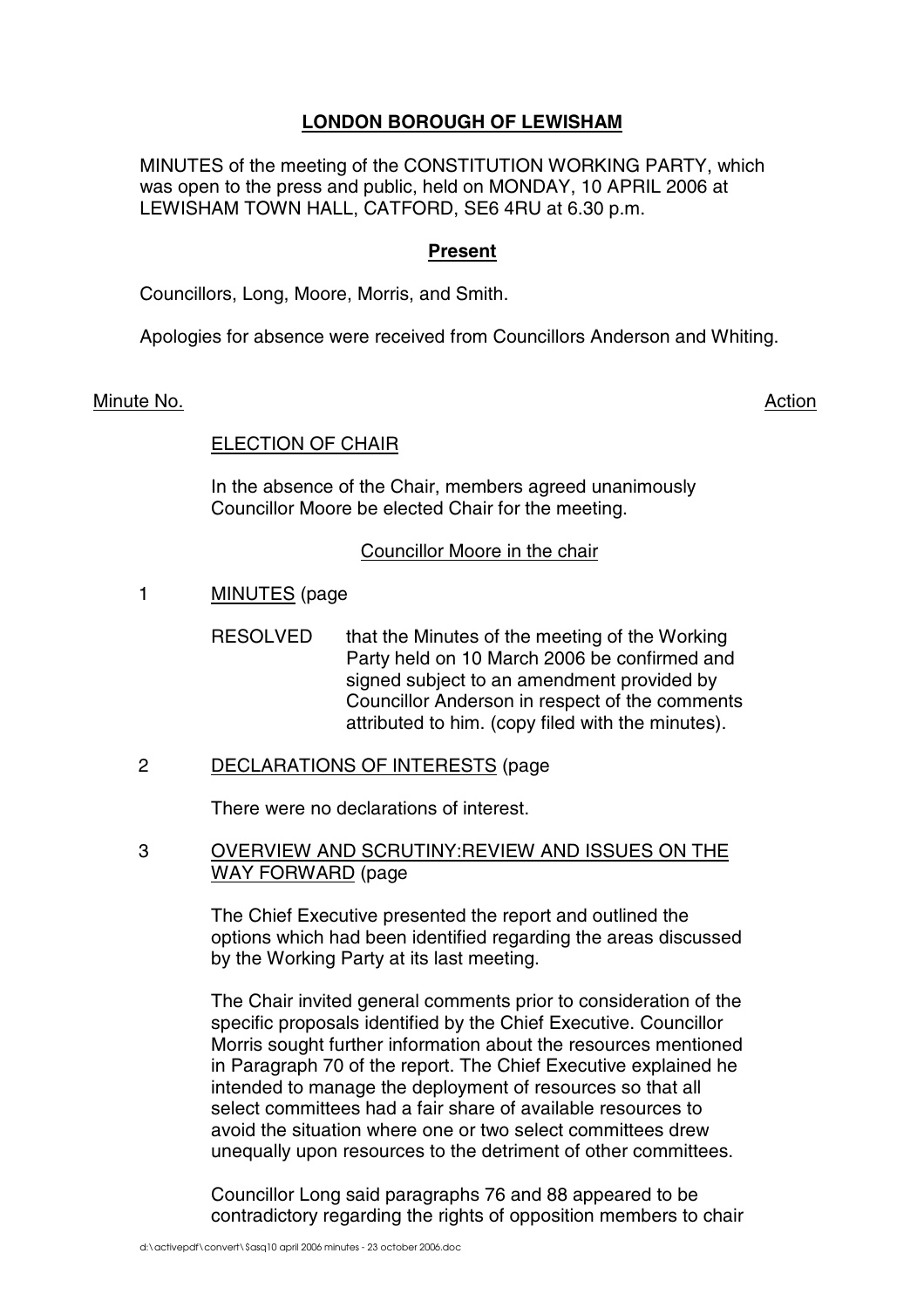#### Minute No. 2008 2012 2022 2023 2024 2022 2022 2023 2024 2022 2023 2024 2022 2023 2024 2022 2023 2024 2022 2023

select committees and she asked for clarification. The Head of Law stated although government guidance said councils were obliged to consider allocating select committee chairs to minority parties, there was no resultant statutory requirement that this actually takes place.

The Working Party agreed unanimously the first two recommendations in Paragraph 83 of the report, stressing in particular the need for suitable senior management support at Business Panel meetings. They debated the role of Overview and Scrutiny in the executive process and the role of the Mayor within the scrutiny function. They agreed the inter relationship could be enhanced if the Chair or Vice Chair of Overview and Scrutiny was given an entitlement to attend and speak at any Mayor & Cabinet meeting where a call-in was listed for discussion, while in turn the Mayor should have permissive rights to attend any Business Panel meeting. The Business Panel would further be entitled to request the Mayor to attend any of its meetings.

The Working Party decided to recommend chairs and vice chairs of select committees should be allocated to political groups on a pro-rata basis according to their numbers on the Overview and Scrutiny Committee.

Members considered public question time at council meetings as concerns had been raised by some of the survey respondents. They welcomed the opportunities afforded to the public to hold elected representatives to account at Area Forums and Mayors meetings and considered reforming question time at council meetings so that written answers only would be provided. They concluded there was a need to balance efficient decision making with transparency of the political process and agreed public questions should be further considered at a future meeting of the working party.

The Working Party debated in depth the future direction and remit of select committees. They proposed the formation of five select committees; four broadly following the four blocks of the Local Area Agreement framework and the fifth a retained Public Accounts Committee. All five proposed select committees would be expected to address equalities issues.

The Children and Young People Select Committee was to be retained and there would be three new select committees. A Sustainable Development Select Committee would consider all economic development and environmental matters. A Healthier Communities Select Committee would undertake all statutory health scrutiny consultations as well as considering health related issues across all age groups. A Safer and Stronger

Chief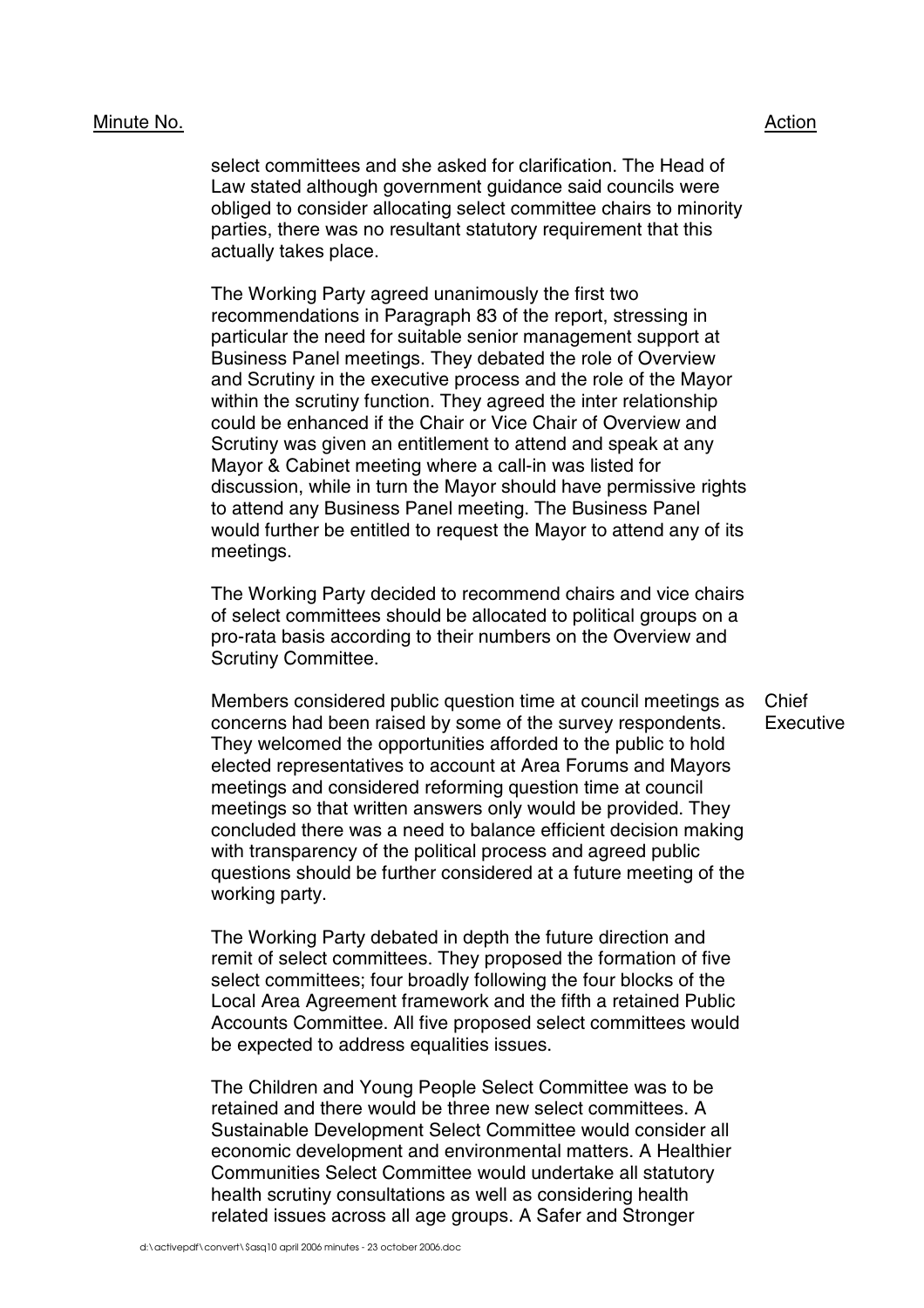## Minute No. 2008 2012 2022 2023 2024 2022 2022 2023 2024 2022 2023 2024 2022 2023 2024 2022 2023 2024 2022 2023

Communities select committee would undertake the soon to be statutory role in the overview of Crime Reduction services.

All select committees would have between 9 and 11 members and the constitutional changes required to put them into effect were to be considered by the Council AGM in May 2006.

The Working Party explored the need for a possible sixth select committee examining strategic level issues with membership derived from the other five committees and they looked at the ability to create further time limited select committees charged with looking at specific issues. They agreed any identified need for a strategic level select committee or for flexible ad hoc select committees should be considered at a future meeting of the Working Party. Chief **Executive** 

RESOLVED that:

- (i) Overview and Scrutiny Business Panels be attended by officers of sufficient seniority to be able to explain the recommendations contained in reports previously agreed by the Mayor and Cabinet.
- (ii) All Executive Directors be required to ensure Overview and Scrutiny select committee work is led by a Service head who will attend meetings as required to advise the select committee.
- (iii) The use of independent expert witnesses at select committee meetings be sustained and developed further.
- (iv) Resources be made available by the Chief Executive to allow select committees as part of their work programmes to commission detailed research and to provide support to community engagement, researching community views and encouraging community participation in scrutiny activities.
- (v) Five select committees of between 9 and 11 members be established as follows:
	- Children and Young People
	- Healthier Communities

All Exec **Directors** 

Chief **Executive**